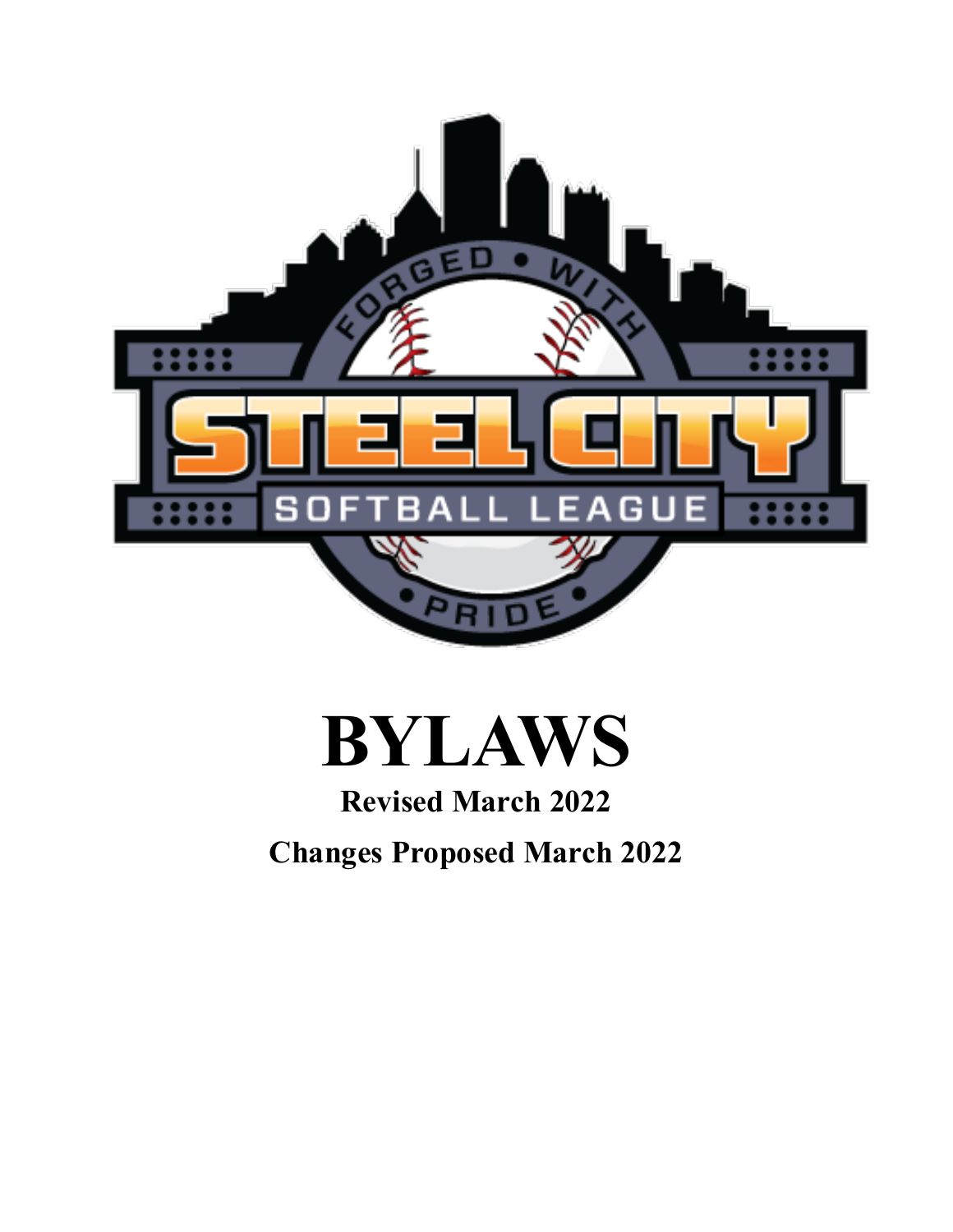## Table of Contents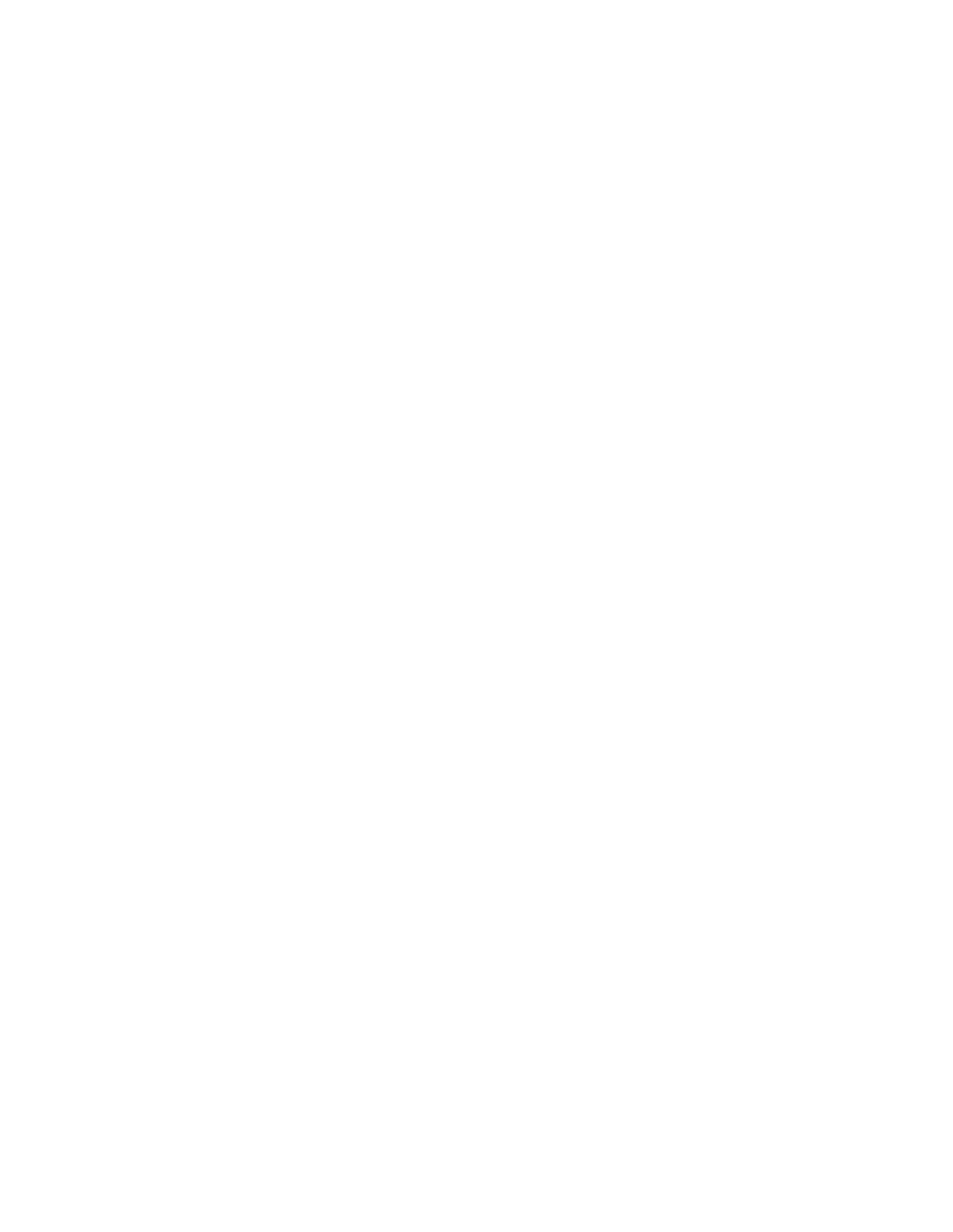## <span id="page-3-0"></span>Section 1: Organization Framework

#### <span id="page-3-1"></span>Definitions

- 1. League Membership
	- a. **Steel City Softball League (hereafter referred to as "SCSL")**: It is the intent of the Steel City Softball League (SCSL Pittsburgh, Inc) to operate within the rules and regulations of the USA Softball Association; formerly the American Softball Association (ASA/USA). In the event of any conflict of interest, then SCSL rules will prevail. In any situation where there are no league rules, then ASA/USA rules will apply. The following variations apply and supersede the ASA/USA rules.
	- b. **New Players:** A new player is considered anyone who has not been a SCSL member in at least the last two seasons. All new SCSL members are required to attend Spring Training for rating evaluation, (this may be required depending on divisional separation decisions on a season-by-season basis), complete an online registration application and submit annual dues.
		- i. Individuals are only exempt from the Spring Training requirement if approved by the Executive Board.
	- c. **Individual Returning Players:** Individual playing members who are returning to the league from the prior season shall be required to complete an online registration application and pay full annual dues electronically to the SCSL. In all cases, returning members must complete registration and dues must be received at least seventy-two hours prior to their first game.
	- d. **Individual Non-Playing Members:** Membership in this league shall be open to all individuals who wish to support this league, its basis and purpose. Any person, who pays the appropriate annual dues, is of legal adult age, and indicates per the signed online registration that they wish to be a non-playing social member shall be considered an active non-playing member as long as they have not been suspended. Upon successful completion of the online registration and fees paid in full, the Social Member shall obtain the same voting privileges as individual playing members. (See Section 4)
	- e. **Ineligible Player:** A player who does not meet the requirements of SCSL eligibility and Member Code of Conduct.
	- f. **Lifetime Membership:** All former Commissioners of the SCSL shall be non-billable lifetime individual non-playing members of the league.
	- g. **League Insurance:** The league will carry ASA/USA insurance for all members of the league. Individual teams may be required to pay all or a fair share of the premium.
- 2. **Teams:** A team is defined by the composition of its players, not by its name or sponsor. The ASA/USA definition of a team is applied to teams in the SCSL. All teams are subject to ASA/USA team reclassification guidelines.
- 3. **Divisions:** For purposes of seasonal play within the SCSL, divisions and league formatting will be determined by the Executive Board. The divisions and league formatting will be based on team membership and the number of teams. The division definition are outlined below:
	- A. The Open Competitive Division, if utilized, shall consist of teams, which are evaluated through a method deemed fair by the Board of Directors to be in the upper portion of eligible teams by skill level.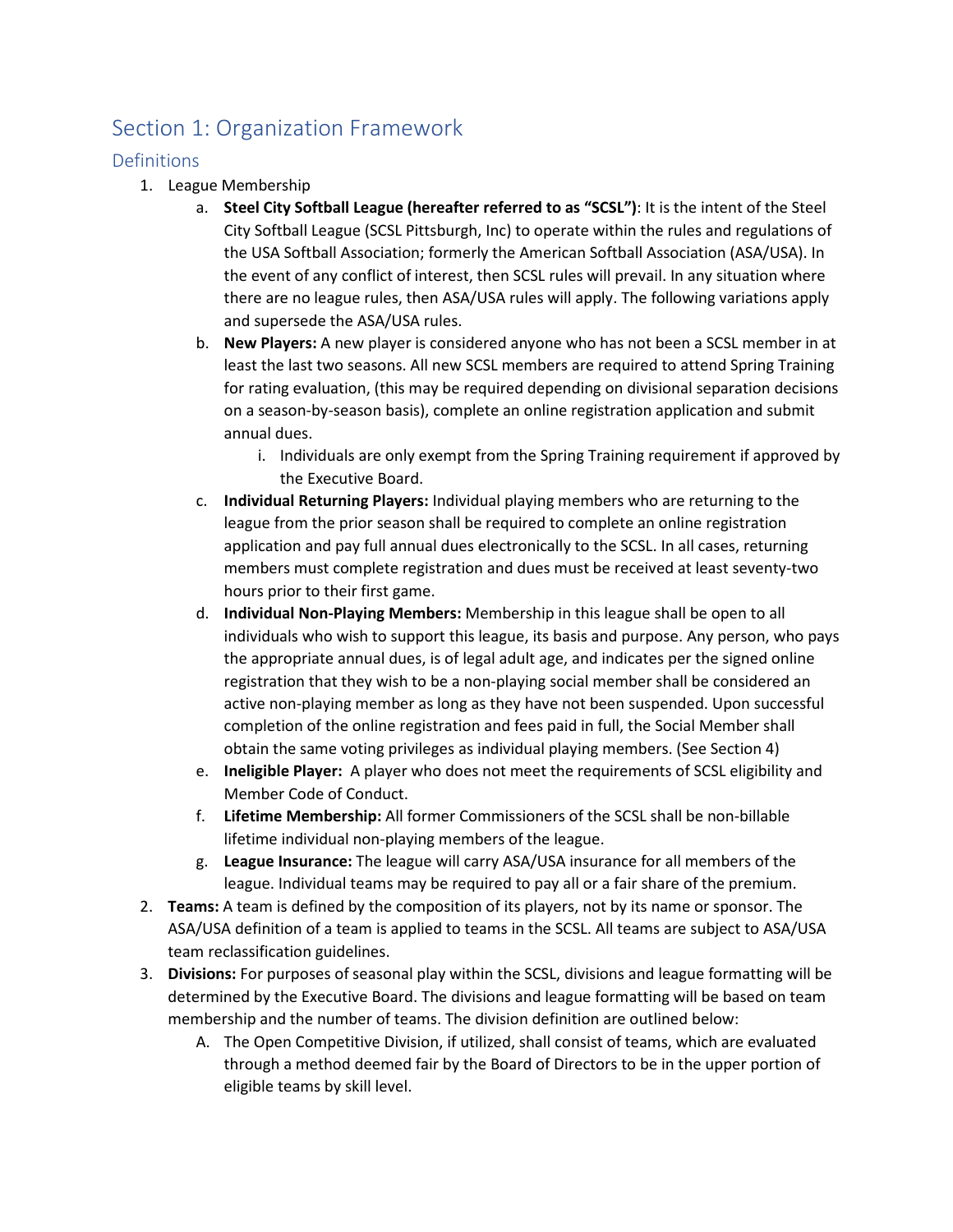- B. The Open Recreational Division, if utilized, shall consist of teams, which are evaluated through a method deemed fair by the Board of Directors to be in the lower portion of eligible teams by skill level.
- C. In addition to the Executive Board's established method, division designation may also be weighted by an individual or team skill rating system, per Executive Board determination. If warranted by apparent misbalance of the start-of-season division assignments, the Executive Board may be also consider implementing a mid-season reevaluation at the discretion of the Board of Directors.

*\*\*NOTE: A detailed method for division designation shall be defined by the Executive Board no*  later than the end of spring training. This will communicated from e-mail, website or social *media distribution.*

## <span id="page-4-0"></span>Section 2: Executive Board

#### <span id="page-4-1"></span>Executive Board Framework

- 1. Leadership Framework
	- a. Shall consist of the following elected positions:
		- i. Commissioner
		- ii. Assistant Commissioner Competitive Division
		- iii. Assistant Commissioner Recreational Division
		- iv. Secretary
		- v. Treasurer
		- vi. Membership Chairperson
		- vii. Marketing Chairperson
		- viii. Fields Chairperson
- 2. Elected Officials
	- a. It is the duties of these officers to run the day-to-day league business in accordance with any rules set forth by the league bylaws.
	- b. It is also the duty of the officers to interpret the league's official documents.
	- c. These officers will comprise the Executive Board and shall be elected under the conditions set forth under League Membership.
	- d. No individual member may hold more than one office.
- 3. Commissioner
	- a. Must be a member in good standing of the SCSL.
	- b. The commissioner is responsible for maintaining (managing) day-to-day activities associated with league play as well as interpretation of the bylaws in accordance with league play.
	- c. If the commissioner deems an issue is outside the scope of the bylaws, they are responsible for bringing it to a vote by the Board of Directors.
	- d. Conducts league meetings, officers' meetings, and Board of Director meetings at whenever times are deemed necessary.
	- e. Approve and verify expenses incurred by the league.
	- f. Represent the league at appropriate organizations.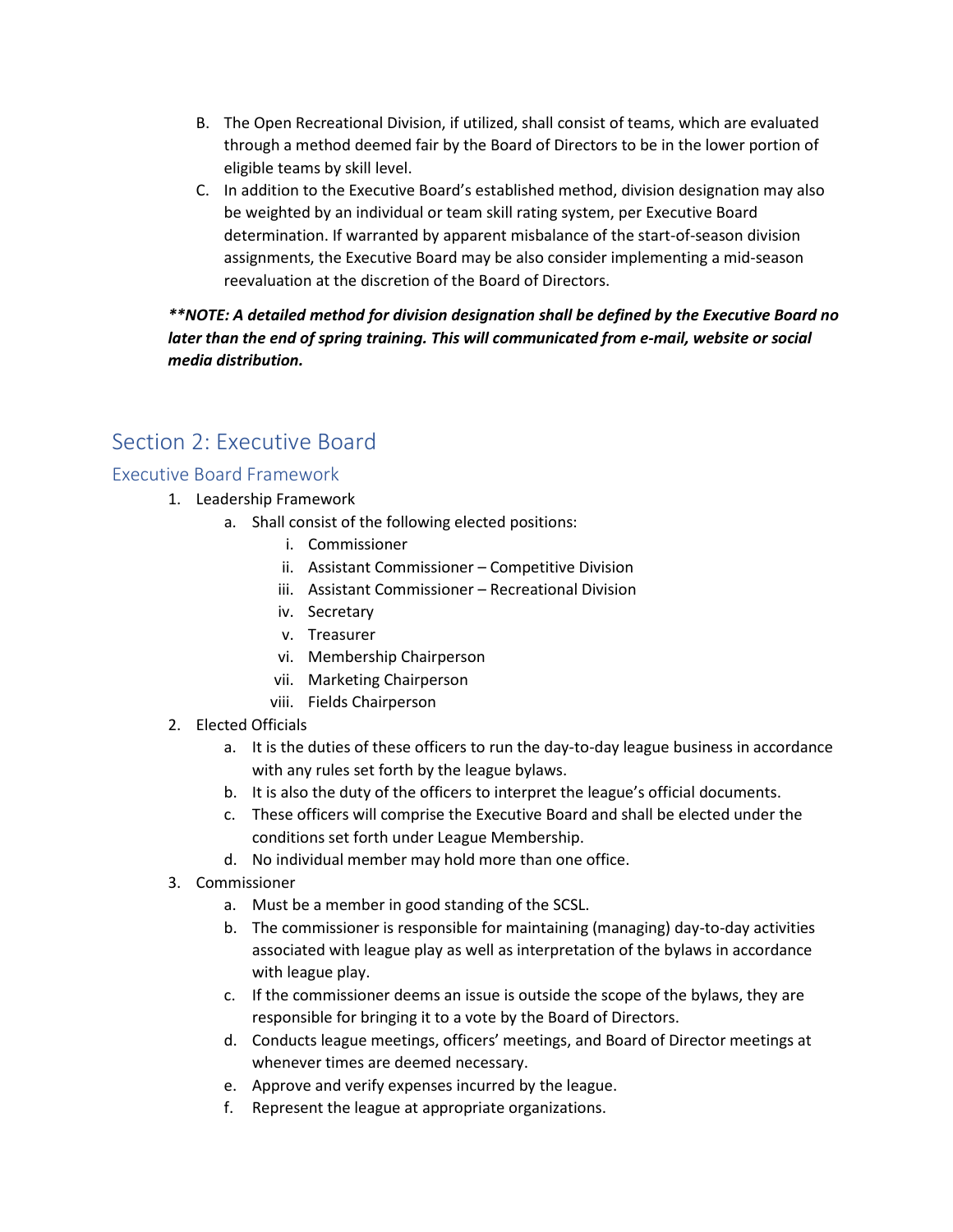- g. Appoints representatives to the various committees.
- h. Develop league succession plan.
- 4. Assistant Commissioner Competitive Division
	- a. Must be a member in good standing of the SCSL.
	- b. Responsible for Competitive Division matters.
	- c. Maintain player ratings along with the assistance of league commissioner.
	- d. Produce and maintain division schedule in coordination with Recreational Division Commissioner.
	- e. Familiar with and can provide rules of play, as needed.
	- f. Handle any game protests.
	- g. Deals with any division umpire issues.
	- h. Assist with the league spring training and assignment of new league members.
	- i. Assist with league registration.
	- j. Assist the following Executive Board members: Assistant Commissioner Recreational, Secretary, and Treasurer.
	- k. In the event that the Commissioner is unable to complete their elected term in office for whatever reason, it will be the responsibility of the Assistant Commissioner to assume the duties of both Assistant Commissioners until a new league Commissioner is chosen.
- 5. Assistant Commissioner Recreational Division
	- a. Must be a member in good standing of the SCSL.
	- b. Responsible for Recreational Division matters.
	- c. Maintain player ratings along with the assistance of league commissioner.
	- d. Produce and maintain division schedule in coordination with Competitive Division representative.
	- e. Familiar with and can provide rules of play, as needed.
	- f. Handle any game protests.
	- g. Deals with any division umpire issues.
	- h. Assist with membership and social activities.
	- i. Assist the following Executive Board members: Assistant Commissioner Competitive, Marketing, Fields, and Membership Chairpersons.
	- j. In the event that the Commissioner is unable to complete their elected term in office for whatever reason, it will be the responsibility of the Assistant Commissioner – Recreational Division to assume the duties of the Commissioner until a new league Commissioner is chosen.
- 6. Secretary
	- a. Must be a member in good standing of the SCSL.
	- b. Maintain an official record of the Bylaws and oversee the Bylaws committee.
	- c. Maintain all official records of the league.
	- d. Maintain all official membership information of the league.
	- e. Produce all publications for the league including advertising, public relations, and internal communications, in conjunction with the Marketing Chairperson.
	- f. Oversee the Public Relations committee.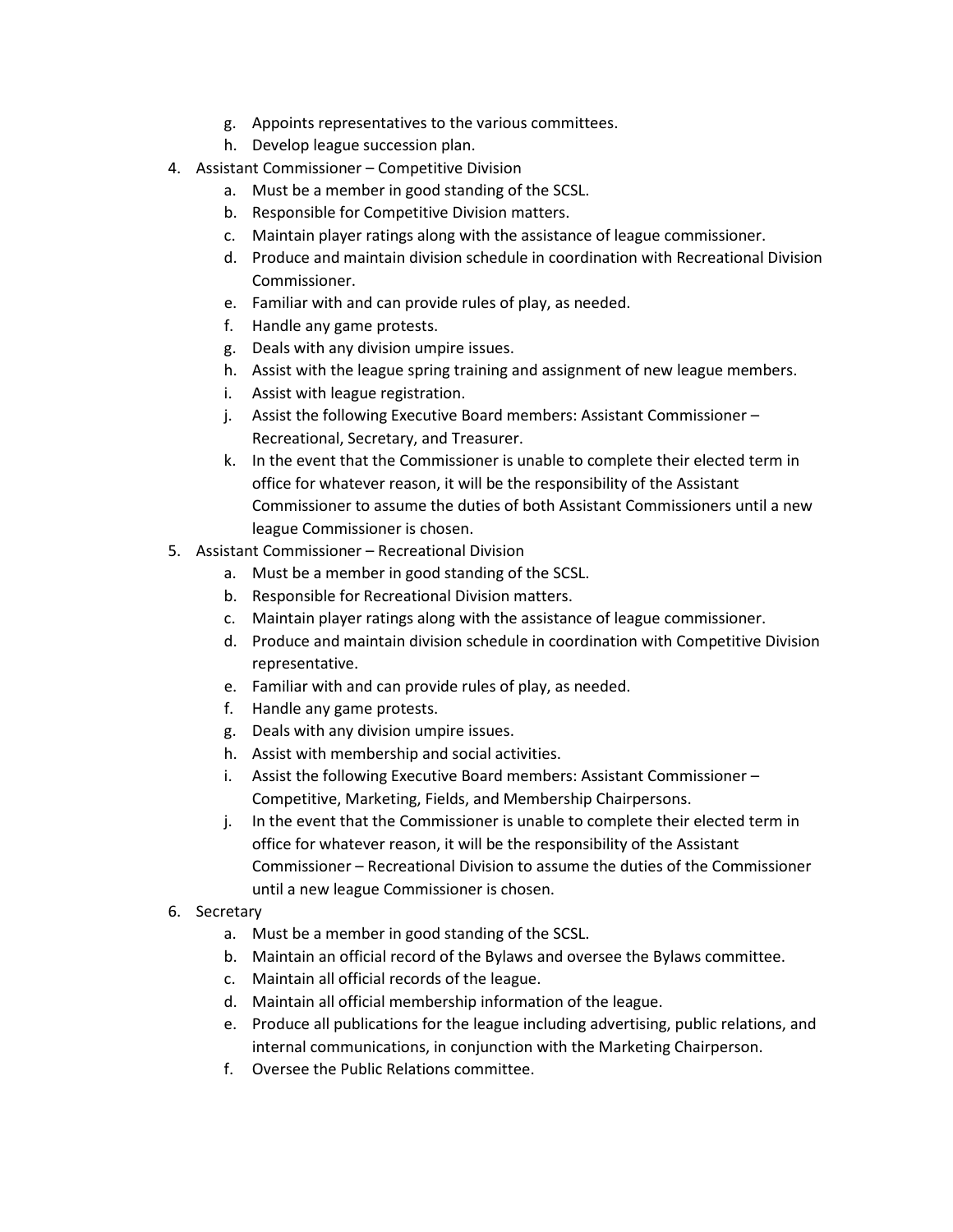- g. Create, maintain, and distribute the Manager's Handbook each season. Distributed by means of email, website, or social media.
- h. Accurately record all decisions and activities at the Executive Committee meetings and Board of Directors
- i. Distribute minutes for the Executive Committee meetings and Board of Directors within two weeks of the meeting.
- j. Support the league Commissioner at Board of Directors.
- k. Coordinate league meetings upon request of:
	- i. Executive Committee
	- ii. General membership
	- iii. Commissioner, Competitive and Recreational Division Assistant **Commissioners**
- 7. Treasurer
	- a. Must be a member in good standing of the SCSL.
		- i. Responsible for the management and supervision of all funds and fiscal resources and properties.
	- b. Maintain complete and accurate financial records.
	- c. Develop and maintain league budget. The treasurer will be required to draft a league budget by January 31 of that year for each season and will issue treasury reports to the Board of Directors by the end of each year.
	- d. Shall assist the Commissioner in determining the league membership, team entrance fees and sponsorship fees.
	- e. Responsible for compliance with all requirements associated to being a  $501(c)(3)$ nonprofit organization.
	- f. Provide financial reports and budget updates at each Executive Board and Board of Directors meetings.
	- g. Other responsibilities as assigned by the Commissioner
- 8. Membership Chairperson
	- a. Must be a member in good standing of the SCSL.
	- b. Submit a detailed yearly membership plan to the executive board for review by January 31st.
	- c. Actively seek and maintain league membership.
	- d. Develop a schedule of events to promote, gain exposure for the league, and identify new league members.
	- e. Work with the league secretary and the marketing chairperson on advertising for events.
	- f. Work with the league secretary for all league communications.
	- g. Organize and conduct annual spring training activities designed to produce excitement about the league and allow for proper divisional placement within the league.
	- h. Placement of new league members identified by the membership committee will be handled with assistance from the Competitive and Recreational Division Commissioners.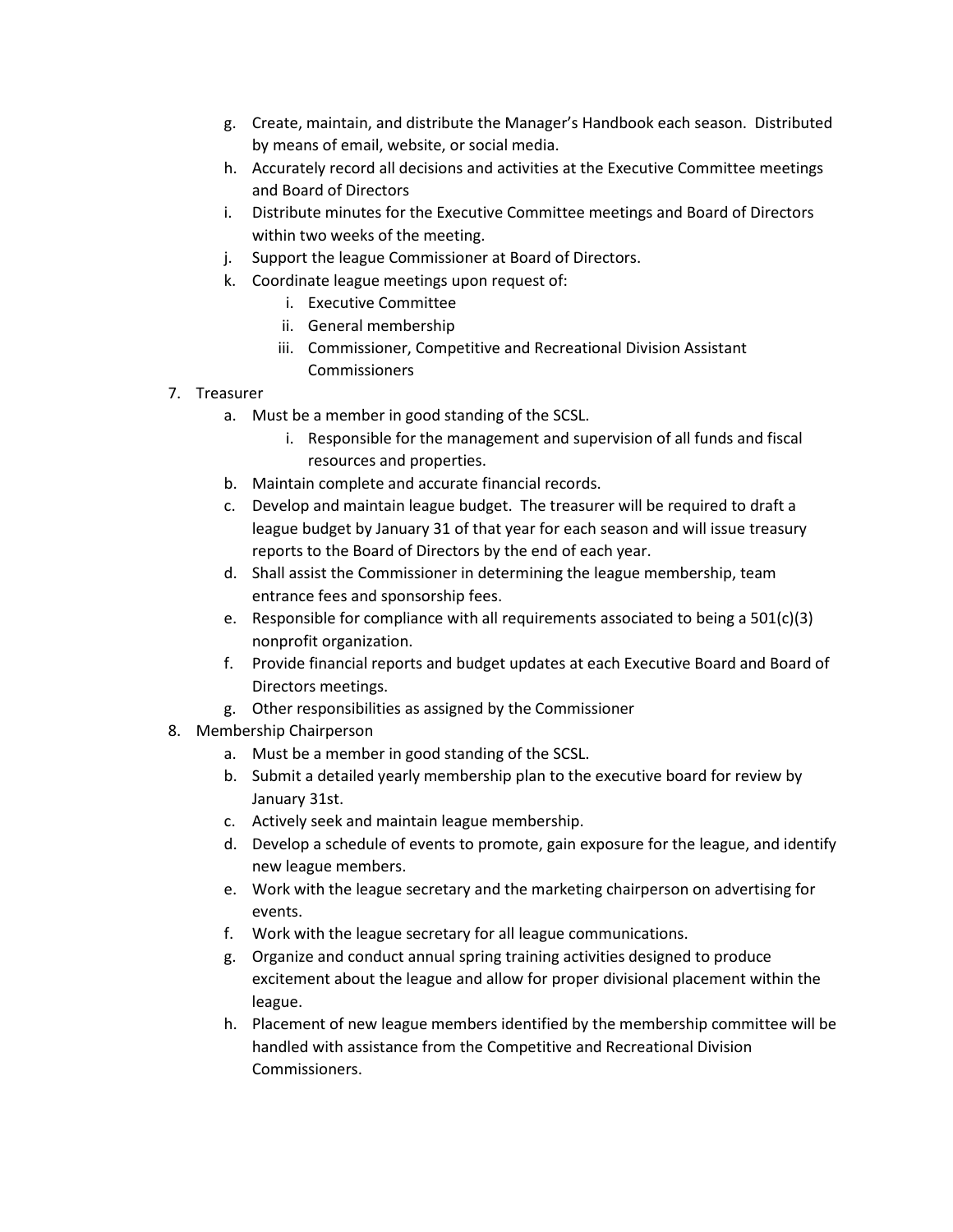- i. Present any planned expenditures to be identified and budgeted for with the league treasurer for approval.
- j. Responsible for planning all special events to gain new membership, retain membership interest, and develop interest year-round.
- k. Events identified, as league essential shall be paid for out of league funds; nonessential events will require a separate funding source.
- 9. Marketing Chairperson
	- a. Must be a member in good standing of the SCSL.
	- b. In coordination with the league treasurer, submit a detailed fundraising events plan to the executive board for review.
	- c. Responsible for all league fundraising events, not directly associated with on field play or related to members.
	- d. Communicate all activities with league secretary and publicity/marketing committee.
	- e. Communicate individual team fundraising events to ensure there is not a conflict with league wide events.
	- f. All funds raised go directly to the league treasurer.
	- g. Present any planned expenditures to be identified and budgeted for with the league treasurer for approval.
	- h. Submit a detailed yearly publicity/marketing plan to the executive board for review.
	- i. Promote the league.
	- j. Create all league publications, advertising, promotional materials, and website content.
	- k. Coordinate with the Executive Board as necessary.
	- l. Work closely with the league secretary for all league communications.
- 10. Fields Chairperson
	- a. Must be a member in good standing of the SCSL.
	- b. Submit a detailed yearly field operations plan to the executive board for review by April 1st.
	- c. Responsible for the administration, and procurement, of the playing fields.
	- d. Communicate to the executive board any field inadequacies to discuss a proper course of action.
	- e. Maintain an inventory of league equipment.
	- f. Ensure equipment is in good condition.
	- g. Purchase all league equipment for play and field use.
	- h. Submit a plan to inspect all fields for use during inclement weather.
	- i. Determine whether or not conditions warrant play in consultation with another executive board member.
	- j. Present any planned expenditures to be identified and budgeted for to the league treasurer for approval.

## <span id="page-7-0"></span>Section 3: Board of Directors

#### <span id="page-7-1"></span>Board of Directors Framework

1. The league shall be governed by a Board of Directors.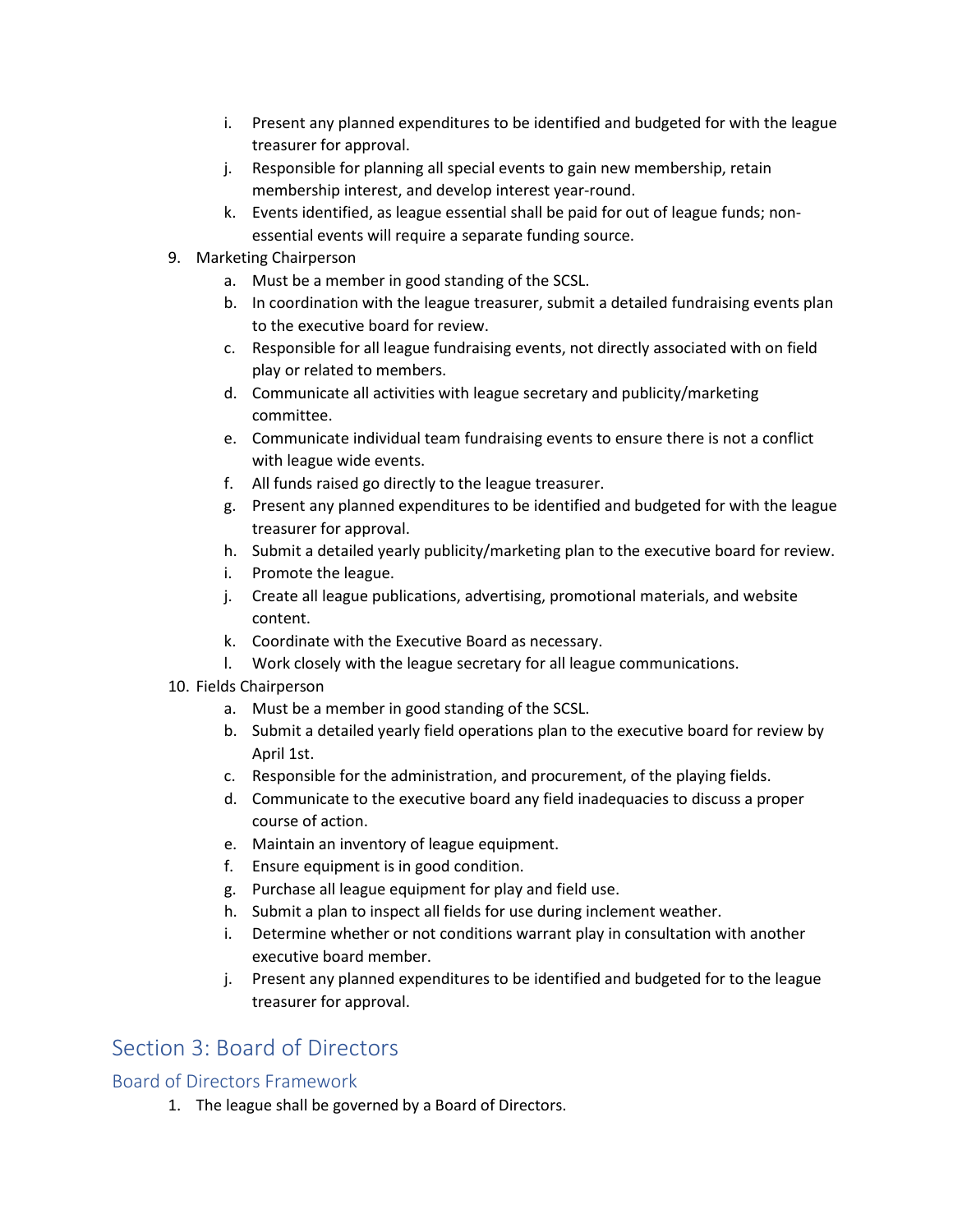- 2. This Board of Directors shall be comprised of a representative from each team as well as the members of the Executive Board.
- 3. Each team representative shall have one equal vote, and all decisions will be based on a simple majority.
- 4. All returning teams from the previous season will have voting privileges until April 1 at such time the team would need their team fee paid or ten (10) paid players to retain the right to vote.
- 5. Any new team may claim the right to vote once their team fee is paid or they have ten (10) paid players.
- 6. Special circumstances on a team's eligibility will be determined by the Executive Board.
- 7. Upon payment as outlined above, all voting privileges will be reinstated.
- 8. Members of the Executive Board except for the Commissioner shall have one equal vote.
- 9. In the event of a tie vote, the Commissioner shall be responsible for casting the deciding vote. Voting during elections shall be governed by the League Membership.

#### <span id="page-8-0"></span>Meetings

1. The Executive Board will make all attempts to schedule meetings at a reasonable time to provide sufficient notice.

#### <span id="page-8-1"></span>Quorum

- 1. For all Board of Directors meetings, held either in-person or virtually, a quorum of both the Executive Board and Board of Directors will be necessary to confirm a vote.
- 2. A quorum for this league is defined as no less than three fourths (75%) of the eligible voting members of the Board of Directors.
- 3. Quorum for Executive Board meetings shall be defined as no less than Fifty-One (51) percent of the executive board including the commissioner, who shall have voting privileges in an executive board meeting.
- 4. If a team misses 2 consecutive board meetings, they are dropped from the voting quorum. They will remain dropped from the quorum until they have attended 2 consecutive meetings. They will become eligible to vote at that second meeting.

#### <span id="page-8-2"></span>Attendance

1. All meetings, except Executive Board meetings, held by the officers of the Executive Board are open to any individual playing or non-playing members of the league. However, only the members of the Board of Directors will be recognized at their respective meetings. Others attending will need to follow rules associated with observers given in the League Membership section.

#### <span id="page-8-3"></span>**Observers**

1. Attendance at any meeting, except Executive Board meetings, held by members of the league shall be open to observers. The observers shall not be allowed to participate unless motion has been brought forth to recognize the observer. If such a motion is allowed, the observer will be allowed to speak for 5 minutes, followed by a 5-minute rebuttal by the chief opponent if said opponent wishes.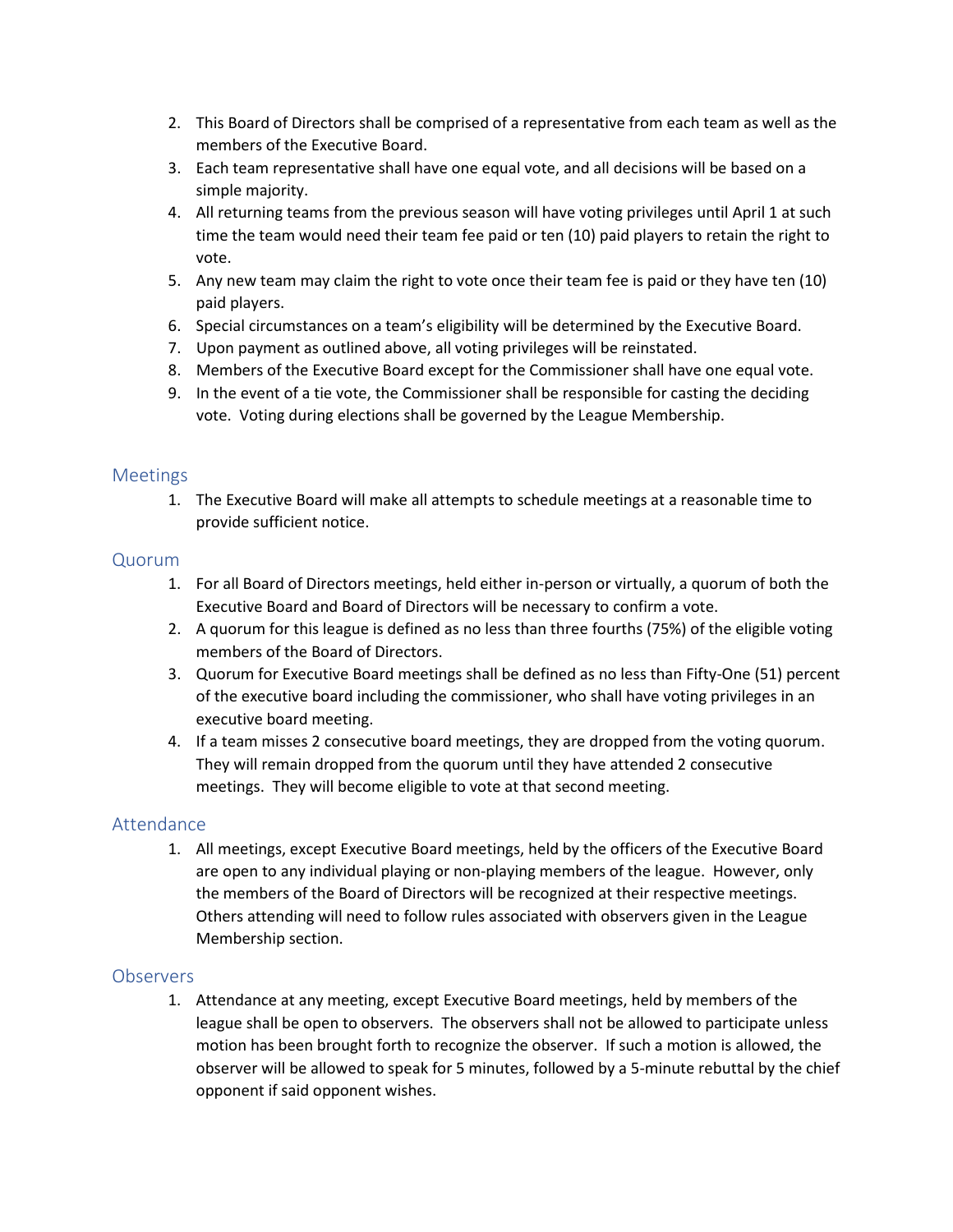#### <span id="page-9-0"></span>League Meetings

- 1. League meeting shall be open to any and all individual playing and non-playing members of the league.
- 2. These meetings can be called by any Executive Board officer and usually will be the under the responsibility of the commissioner.
- 3. Normally the commissioner is responsible for scheduling a meeting; however, any member of the Executive Board can be contacted to schedule a meeting.

#### <span id="page-9-1"></span>Board of Directors Meetings

- 1. Meetings will be scheduled at reasonable times by the Executive Board. Normally the commissioner is responsible for scheduling a meeting; however, any member of the Executive Board can be contacted to schedule a meeting. An agenda for of the upcoming meeting is to be sent to managers three (3) days prior to the next meeting.
- 2. Any agenda items must be submitted to the commissioner in writing seven days prior to the next scheduled meeting.
- 3. These meeting are normally called and conducted by the commissioner of the league.
- 4. They are in place to allow the Board of Directors the ability to perform its duties.
- 5. However, any member of the Board of Directors may request a meeting by giving written notice to any officer of the Executive Board.
- 6. A Board of Directors meeting shall take place approximately once every other month during season play or no more than four (4) weeks after a request is made.
- 7. The minutes are to be distributed within 14 days after each board meeting to the board. Once the minutes have been approved by the board, they will be posted on the league's website and emailed to the league'.

#### <span id="page-9-2"></span>Executive Board Meetings

- 1. These meetings shall be open to Executive Board officers only.
- 2. The officers may at times request members of the league to attend for special circumstances.
- 3. Officers' meetings are usually called by the commissioner and should be held at least six (6) times during a season.
- 4. These meeting are in place to allow the Executive Board the ability to perform its duties.

#### <span id="page-9-3"></span>Special Meetings

- 1. In the event of problems or situations where an issue must be resolved, the officers of the Executive Board are allowed to call meetings to resolve issues.
- 2. The officers will specify those individual playing and non-playing members of the league required at these meetings.

#### <span id="page-9-4"></span>Social Events

- 1. All playing and non-playing members of the league will be guests at various non-fundraising league social events.
- 2. The Executive Board must authorize any social event which is expected to utilize league funds or which will occur in the name of the league.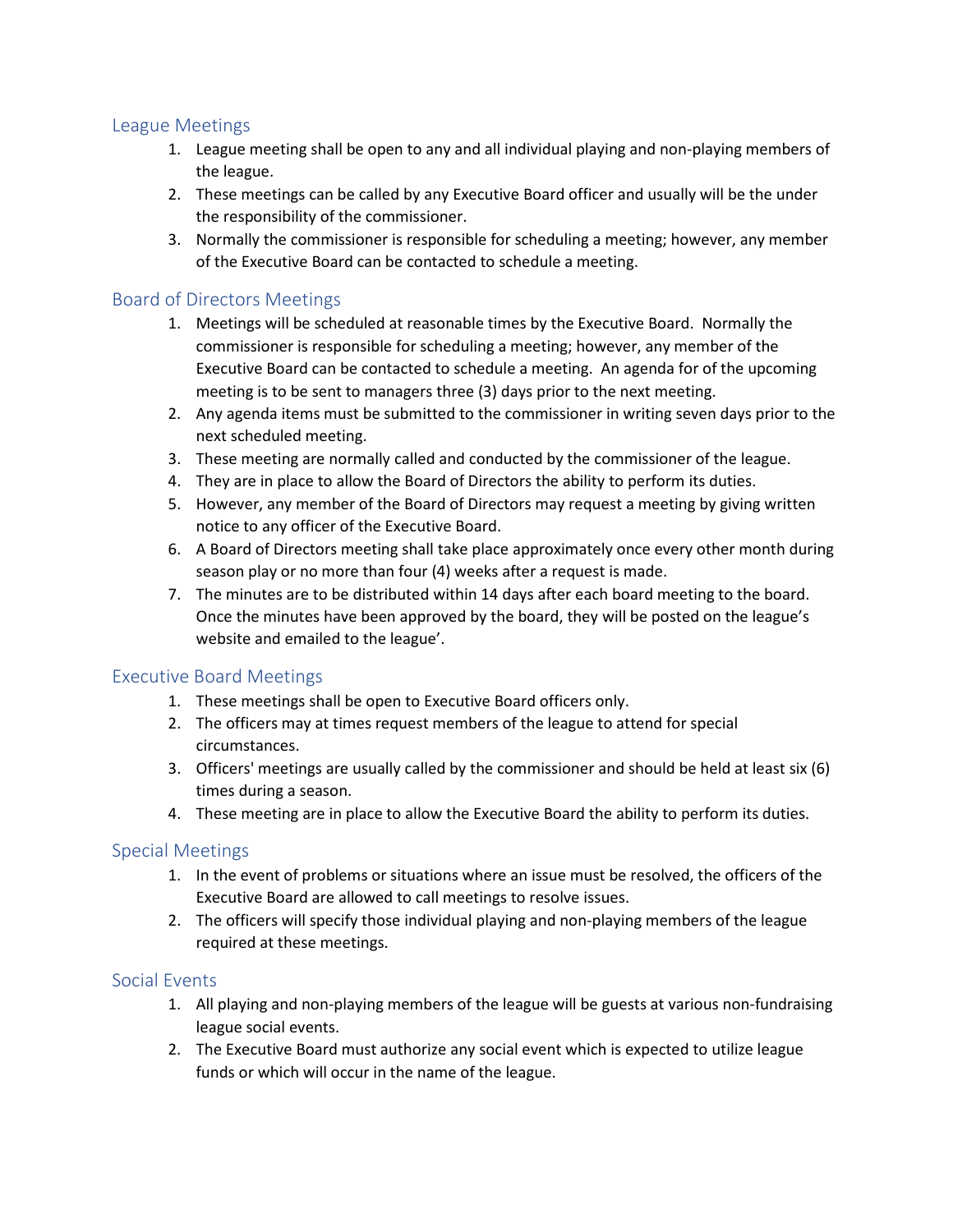## <span id="page-10-0"></span>Section 4: Elections

#### <span id="page-10-1"></span>General Elections

- 1. The terms of the elected officials shall run from October 1st to October 1st.
- 2. Any elected position that has been filled by an appointment will be subject to election at the next general membership meeting.
- 3. When more than two candidates are running and a candidate does not receive a majority of the vote (51% of total votes cast), then the top two vote getters will remain on the ballot for a runoff election.
- 4. Members of the Executive Board will be elected in the following manner:
	- a. Commissioner, Assistant Commissioner Recreational Division, Secretary, Membership Chairperson and Fields Chairperson will be elected in odd numbered years for two-year terms.
	- b. Assistant Commissioner Competitive Division, Treasurer, and Marketing Chairperson will be elected in even numbered years for two-year terms.

#### <span id="page-10-2"></span>Nomination Process

- 1. The nominations for candidates for election as an SCSL Officer will open on June 1st.
- 2. The nominations for candidates for election as an SCSL Officer will close on July 15th.
- 3. Any candidate nominated must be a member in good standing of the SCSL.
- 4. Candidates may nominate themselves or may be nominated by another SCSL member. If nominated by another SCSL member, the candidate must be informed by the Secretary and then must accept the nomination. If the candidate refuses the nomination, the nominator will be informed of the candidate's decision.
- 5. After nominations are closed, all candidates will be requested to submit a resume, and a short paragraph of no more than 400 words describing why they should be elected.

#### <span id="page-10-3"></span>General Election

- 1. An email announcing the candidates and the positions they seek will be emailed to the general membership on or by July 25th.
- 2. Voting will take place online. Instructions on how to vote must be emailed by the Secretary to all eligible members by July 25th.
- 3. All SCSL playing and non-playing members who have paid the registration fee for the current calendar will be eligible to vote.
	- a. The member's email on file will be the only acceptable email in which voting will be permitted from.
- 4. Voting will close on the first Friday of August.
- 5. Following the end of voting, if the current Secretary is not a candidate, the Secretary will analyze, tabulate, and review the results. If the current Secretary is a candidate, then the Assistant Commissioners will analyze, tabulate, and review the results.

#### <span id="page-10-4"></span>Results

1. The election results will be emailed and posted on the league's website and Social Media platforms by the first Sunday following the close of voting.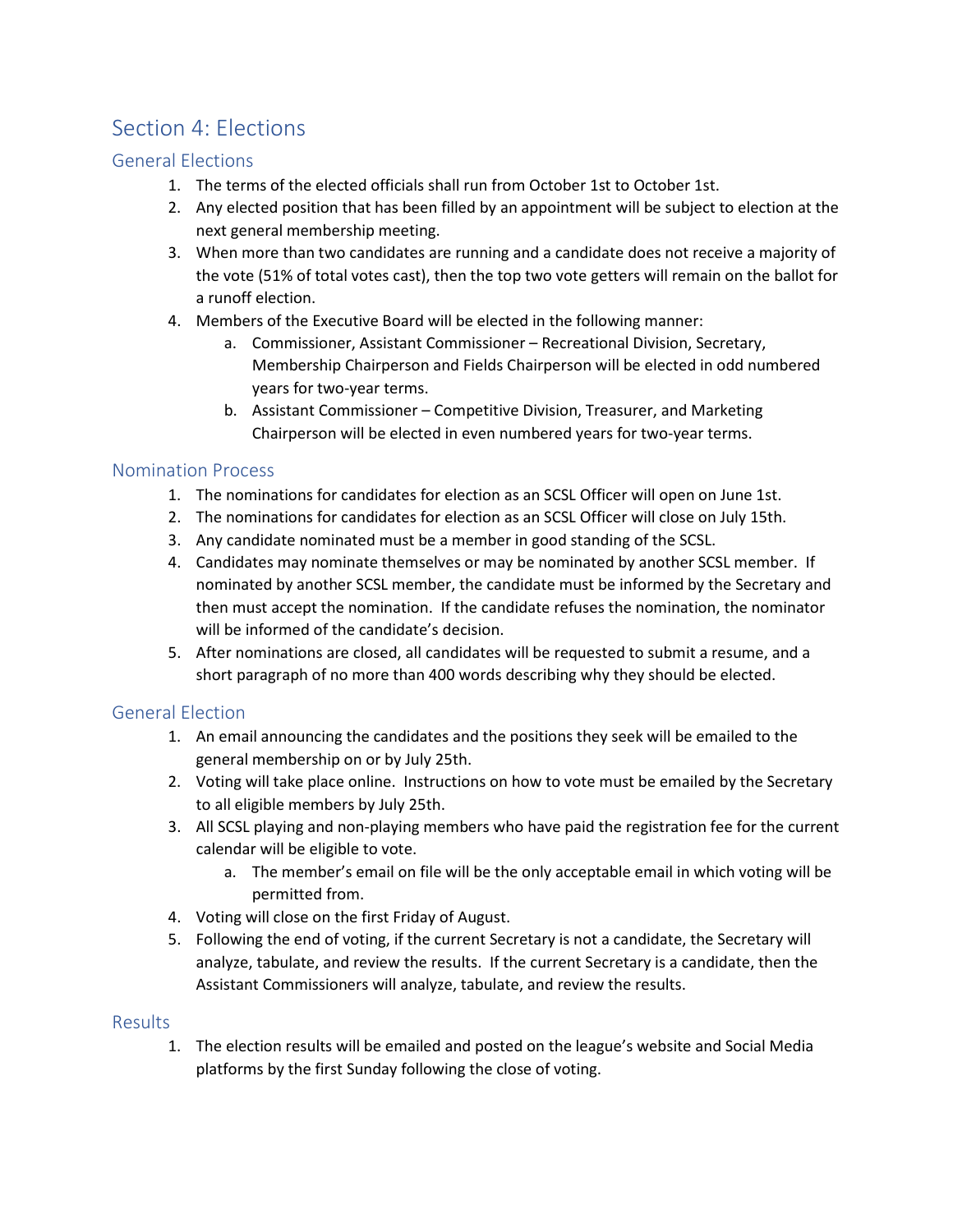#### <span id="page-11-0"></span>Special Elections

- 1. Should the need for a special election arise, such as removal of an officer from the Executive Board or inability of an officer to perform his/her/their duties to the league, an election will be set up to replace this officer of the Executive Board within one month.
- 2. If no suitable replacement is available, then the remaining officers of the Executive Board must decide among themselves who will assume the responsibilities of the office unfilled. In assuming responsibilities of the former officer, no title change will occur.
- 3. Should all Executive Board determinations prove unwilling, the de facto inheritor of Commissioner responsibilities shall be the Assistant Recreational Commissioner.

## <span id="page-11-1"></span>Section 5: League Funds

#### <span id="page-11-2"></span>League Funding Management

- 1. League reimbursement is payable upon receipts submitted to and approved by the SCSL board. The SCSL will then forward the amount to the league treasurer the amount to be reimbursed.
- 2. In the event of a relevant league travel requirement, as approved by the Executive Board:
	- a. The Commissioner or designated league representative will be reimbursed for that travel.
	- b. Flight costs should be purchased at the most current economy flight airfare with advanced thirty-day notice.
	- c. Any fuel costs for personal vehicle used to drive.
	- d. Miscellaneous travel expenses will be reimbursed up to a maximum of \$50.00 per day per diem.
	- e. All reimbursement requests must be received within 90 days of expenditure.
- 3. All deposit receipts must be presented to the treasurer within 30 days of deposit.
	- a. If no receipt has been presented after 30 days, the Treasurer must inform the executive committee.
	- b. If this issue is not resolved at the time of the board of directors meeting, the matter will be brought to the full board of directors for discussion and resolution.
	- c. All cash raised at league fundraisers must be counted by at least three league members.
		- i. These three league members must be from different teams and nonpartners.
		- ii. One person must be a league officer.
		- iii. After counting fundraiser proceeds, the league officer will take possession of the cash, if the treasurer is not present and the other individuals will carry signed receipts documents the cash total.
		- iv. These receipts will be delivered by the individuals' team representative to the next board meeting.